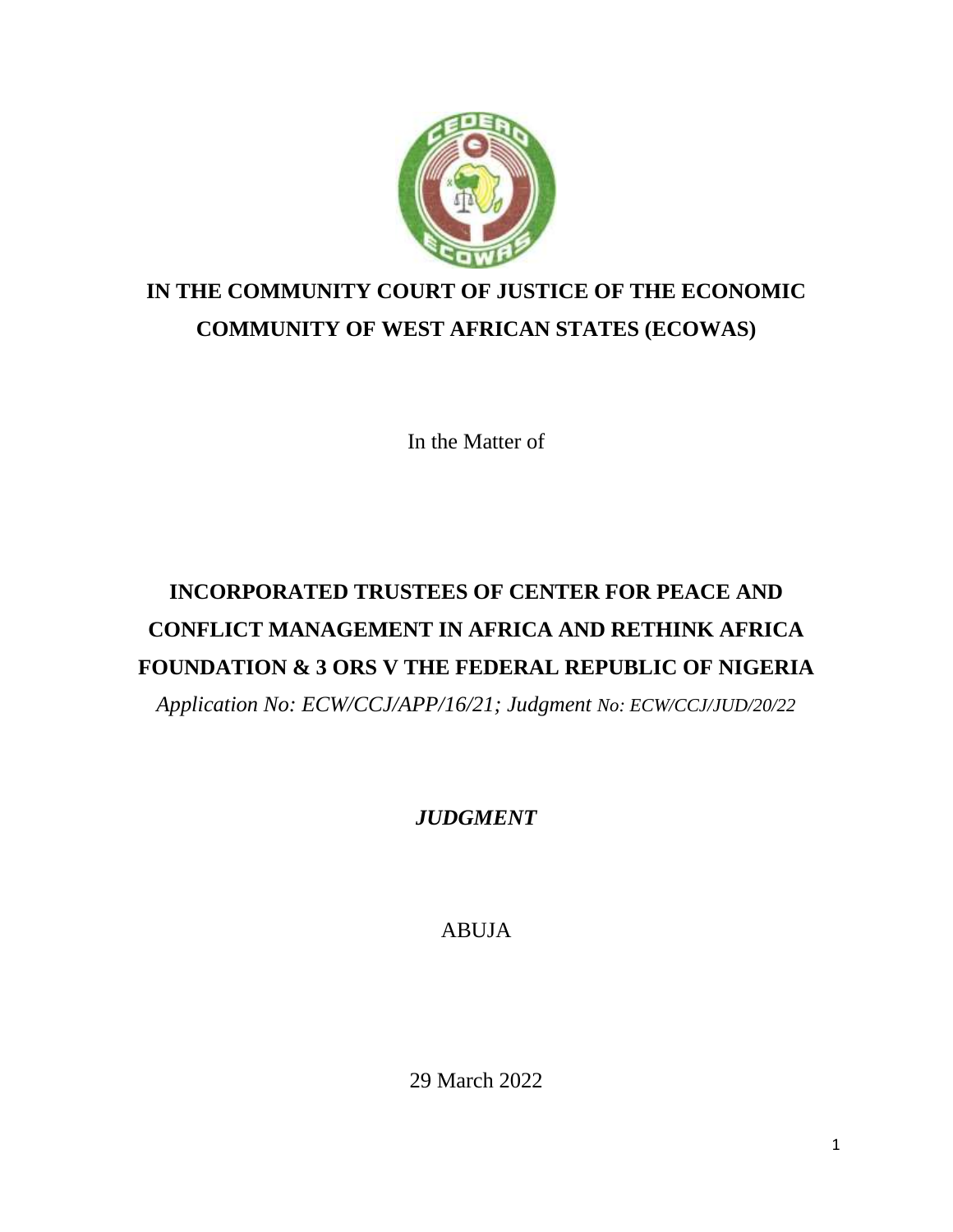# **INCORPORATED TRUSTEES OF CENTER FOR PEACE AND CONFLICT MANAGEMENT IN AFRICA AND RETHINK AFRICA**  FOUNDATION & 3 ORS **APPLICANTS**

**V.**

## **FEDERAL REPUBLIC OF NIGERIA - RESPONDENT**

COMPOSITION OF THE COURT:

Hon. Justice Gberi-Be **OUATTARA** - Presiding Hon. Justice Dupe ATOKI - Member/Judge Rapporteur Hon. Justice Januaria T. Silva Moreira COSTA - Member

ASSISTED BY:

Mr. Tony ANENE- MAIDOH - Chief Registrar

# REPRESENTATION OF PARTIES: Noah AJARE Esq.  $\blacksquare$ Maimuna Lami SHIRU (Mrs.) Counsel for the Respondent

I.I. HASSAN Esq.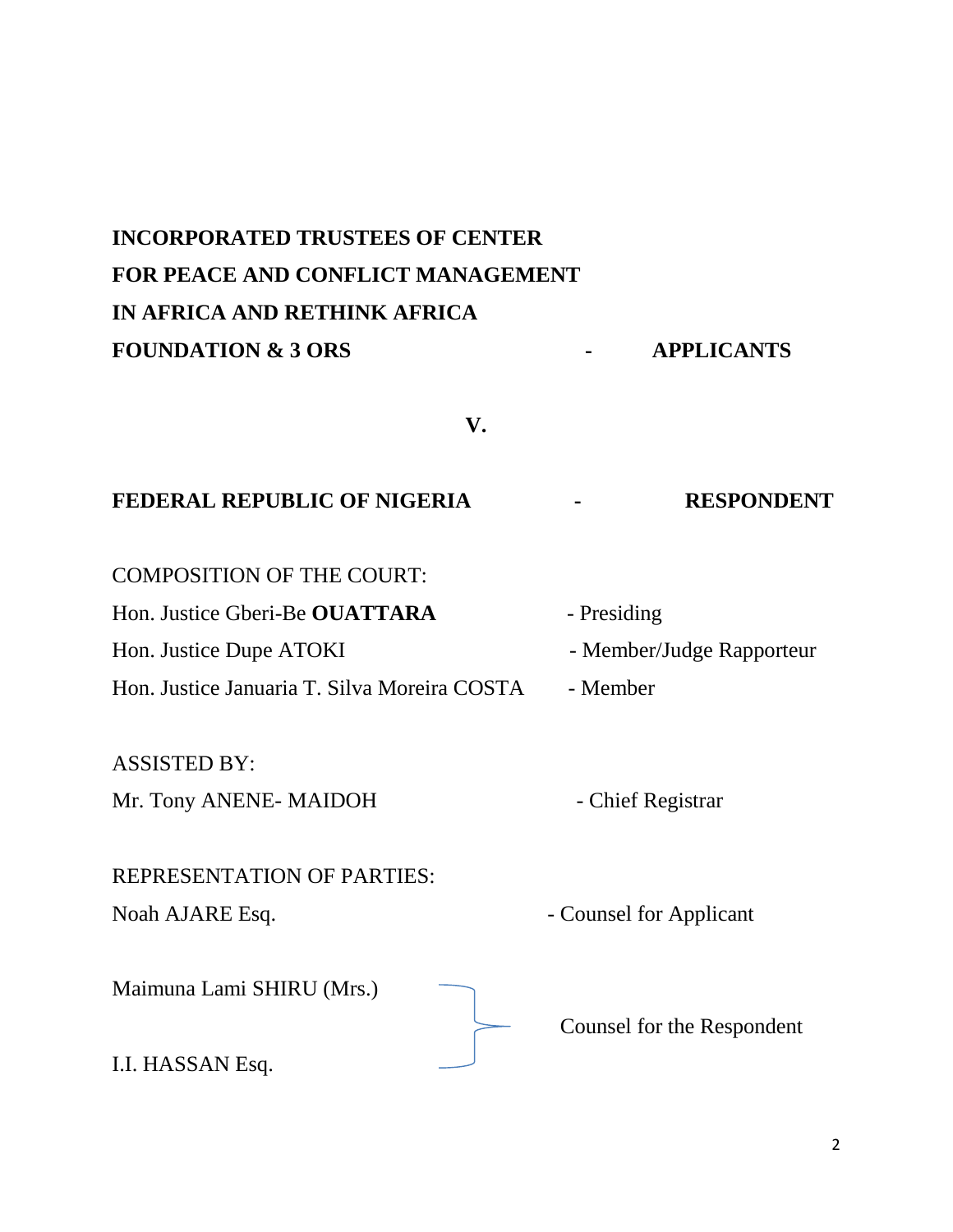# *I. JUDGMENT*

1. This is the judgment of the Community Court of Justice, ECOWAS (hereinafter referred to as "the Court") delivered virtually in open court pursuant to Article 8(1) of the Practice Directions on Electronic Case Management and Virtual Court Sessions, 2020.

# *II. DESCRIPTION OF THE PARTIES*

- 2. The Applicants are as follows:
- i. The first Applicant are Nigerian registered Non-Governmental Organizations with registration numbers 41552 and 114864 respectively with the sole aim of assisting the less privileged.
- ii. The second Applicant is Elvis Chukwuma Ilomuanya, a Nigerian currently on death row in Enugu Maximum Prison Enugu State managed by the Government of the Federal Republic of Nigeria.
- iii. The third Applicant is Raphael Ude, a Nigerian currently on death row in Enugu Maximum Prison in East Nigeria Enugu State managed by the Government of the Federal Republic of Nigeria.
- iv. The fourth Applicant is David Amaefule, a Nigerian currently on death row in Enugu Maximum Prison in East Nigeria Enugu State managed by the Government of the Federal Republic of Nigeria.

# *III. INTRODUCTION*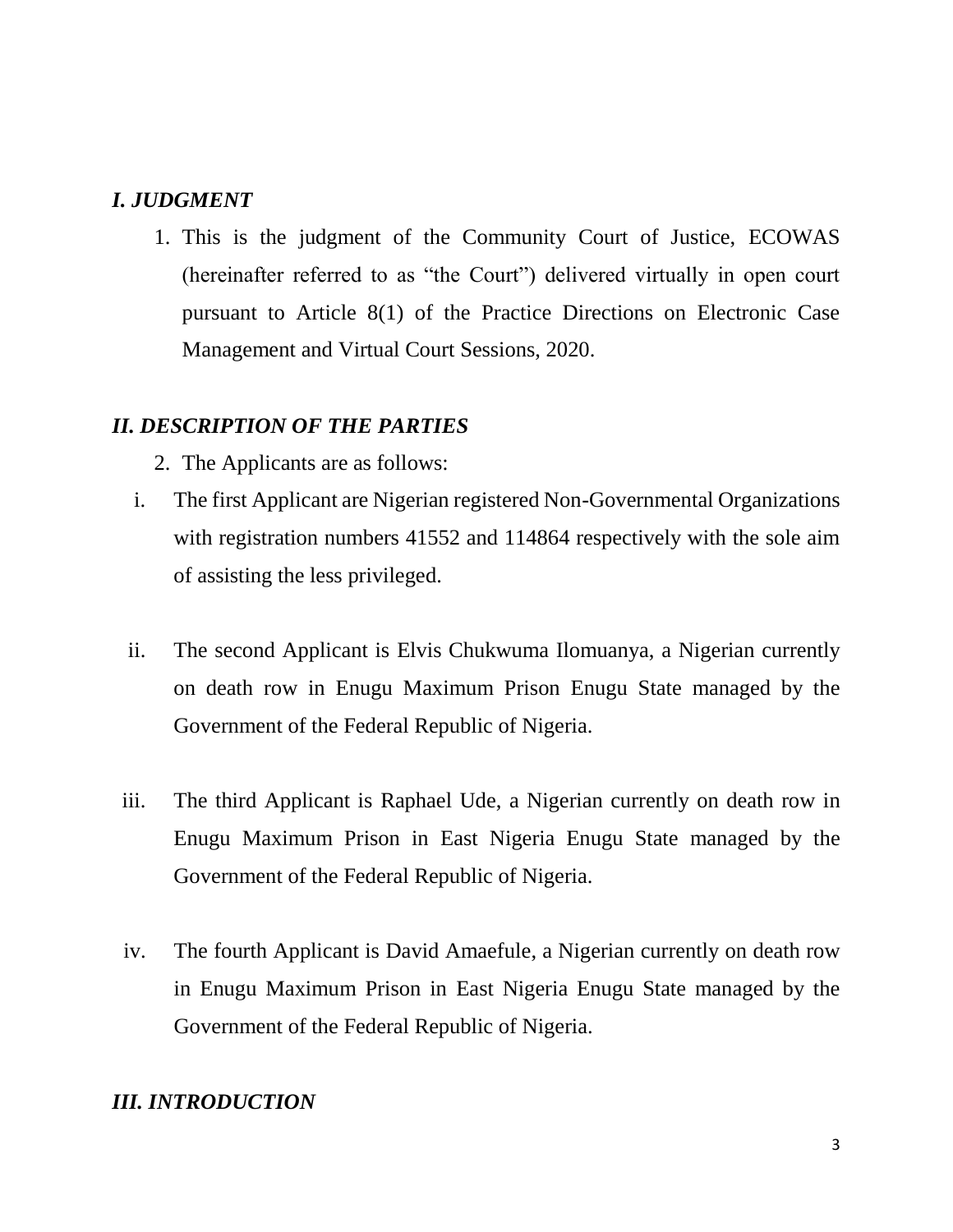3. This Application is premised on the alleged violation of the Applicants' rights to due process of law, fair hearing, judicial independence, right to appeal and to effective remedy and the threat of secret execution by the Respondent, guaranteed under Article 5 and 7 of the African Charter on Human and Peoples' Rights.

# *IV. PROCEDURE BEFORE THE COURT*

- 4. The Initiating Application was filed on 7 April 2021 and served on the Respondent on 8 April 2021.
- 5. The Respondent filed a Motion for Extension of Time within which to file a Statement of Defence, on 1 June 2021, same was served on the Applicants on 1 June 2021.
- 6. The Respondent filed their Counter Affidavit in Opposition to the Applicants' Affidavit Evidence and Statement of Defence on 1 June 2021 and both were served on the Applicants on 1 June 2021.
- 7. During the Court hearing on 27 October 2021, both Parties were represented in Court and the Court heard their submissions on the merits, after which the case was adjourned for Judgment.

# *V. APPLICANT'S CASE*

## **a) Summary of facts**

8. The second to fourth Applicants aged 50, 54 and 56 years old, were allegedly convicted separately, by the High Court of Abia State of the Respondent for the crime of murder for which they were sentenced to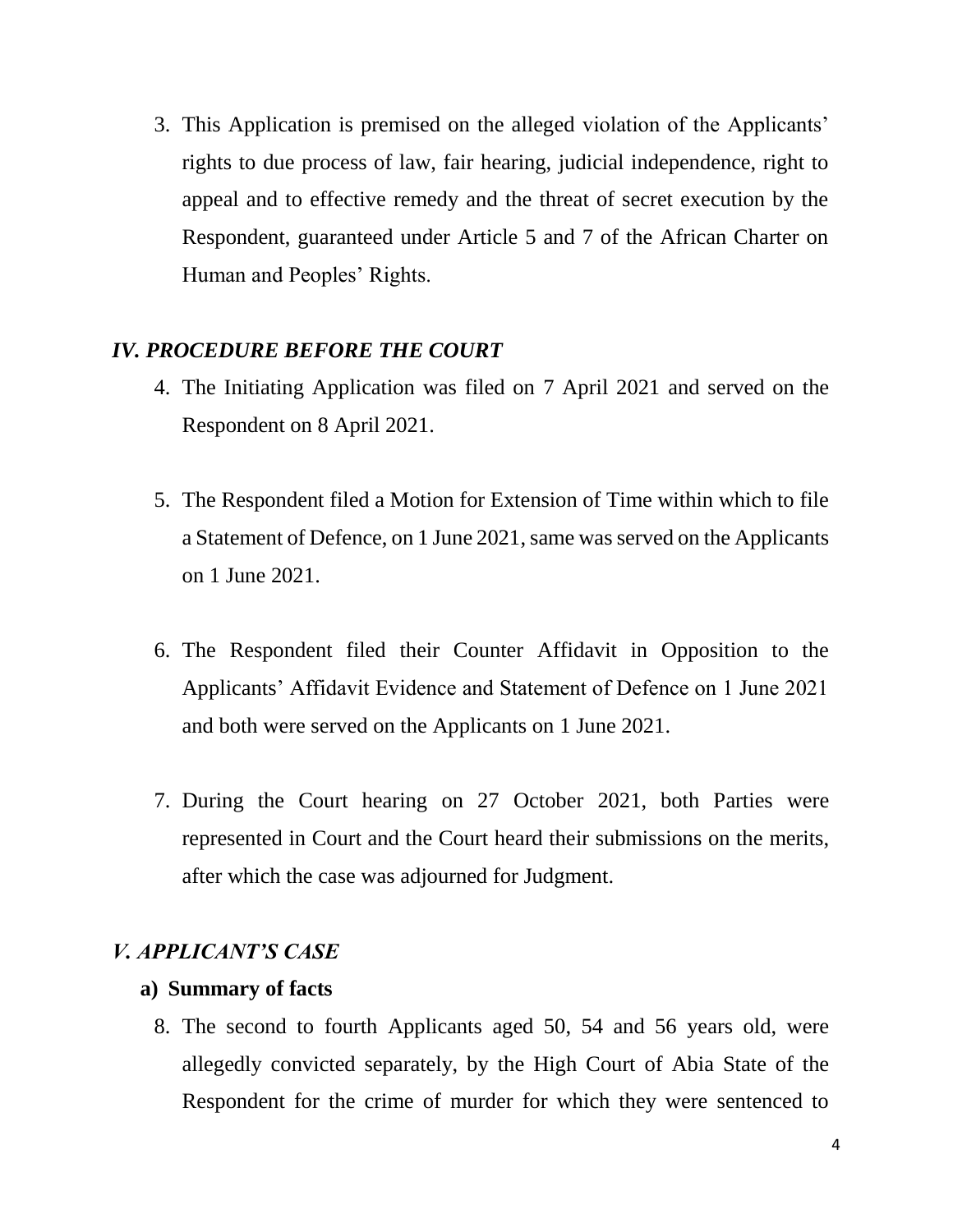death. They are currently on death row at Enugu Prisons awaiting the execution of their sentence and have spent up to 15 (fifteen) years on death row.

- 9. The Applicants allege that their rights to a fair hearing were violated by the Respondent as it failed to adhere to international standards by denying them access to their family and legal counsel, as well as access to medical facilities in prison.
- 10.It is their claim that within the various years spent on death row, they have endured torture and inhumane conditions in the prisons and live in daily fear of not knowing when they will be executed. They state that the terrible conditions of the prison and fear of not knowing when they will be executed has made them to develop serious medical conditions, including high blood pressure and depression. That these conditions constitute torture, inhuman and degrading treatment and punishment. They therefore pray that they should be released on medical grounds.
- 11.The Applicants further aver that they are traumatized and daily live in fear of imminent execution, particularly with the recent pronouncements by the Vice President during the National Economic Council Meeting in February 2018 and the Attorney General of the Federation and Minister of Justice in April 2018, urging State Governors to sign the death warrants to enable a decongestion of the Nigerian Prisons.
- 12.They state that their condition is very critical and their sense of humanity greatly diminished because prison conditions are below standard. These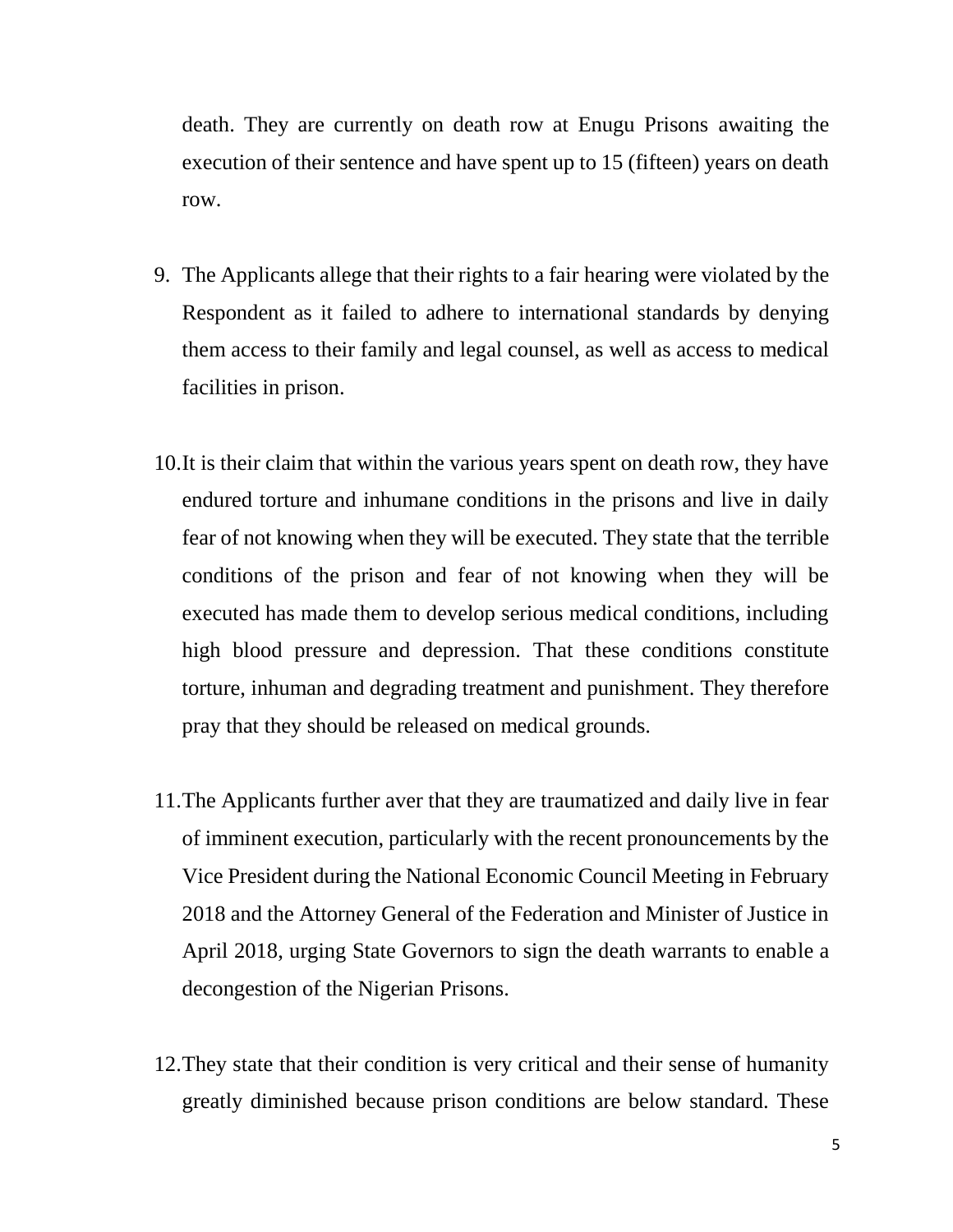conditions they state is as bad as the death penalty itself, and constitute a violation of established international human rights laws.

- 13.They therefore seek the intervention of the Court to order their release from the Prison.
- 14.The Applicants' case is also supported by a 22 paragraph affidavit sworn to by Mr. Jude Arthur Angel, a member of staff of the first Applicant.

#### **b) Pleas in law**

15.The Applicants rely on the following laws:

- **i.** Articles 2, 5 and 7 of the African Charter on Human and Peoples' Rights;
- **ii.** African Charter on Human and Peoples' Rights (Ratification and Enforcement) Act. 1\Cap A9, Vol 1 Laws of the Federation of Nigeria 2004;
- **iii.** Article 4 of the Revised Treaty of the Economic Community of West African States (ECOWAS).

#### **c) Reliefs sought**

16.The reliefs sought by the Applicants are as follows:

- i. A Declaration that the Applicants have suffered extreme mental torture, inhuman and degrading condition having been kept on death row for more than 15 years and without access to adequate medical treatment.
- ii. A Declaration that the Applicants by virtue of age and long stay on death row and presently suffering from chronic medical condition are entitled to be released forthwith from detention.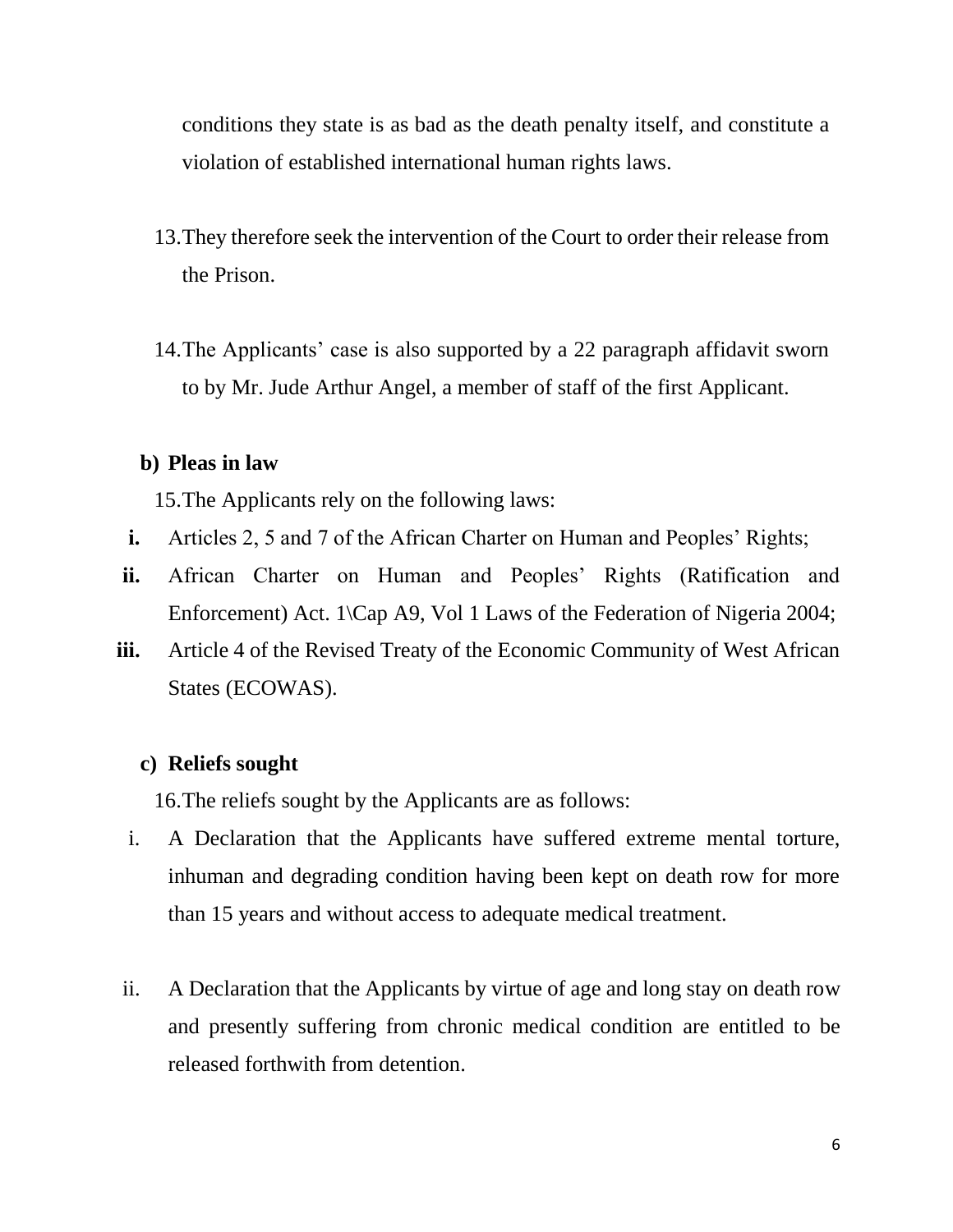- iii. An Order for immediate release of the Applicants from detention forthwith.
- iv. A Declaration that the consistent and continued denial of the right to adequate medical attention and rights to the Applicants in prison under dehumanizing and harsh conditions is in violation of the Constitution of the Federal Republic of Nigeria and Articles 1,2,3,4,5,7 and 26 of the African Charter on Human and People's Rights;
- v. An Order directing the Respondent to pay a monetary compensation of 20,000,000 (Twenty Million naira) each to the Applicants for damages suffered as a result of long years they have been kept in prison under cruel degrading and inhuman condition.
- vi. An Order for reparations, including physical, psychological, social and economic rehabilitation in respect of the violation of the Applicant's human rights. And the cost of this suit which is accessed at N5, 000,000.00 (Five Million Naira).
- vii. An Order directing the Respondent to faithfully and fully implement its obligations under its own constitution and African Charter on Human and Peoples' Right as well as resolutions on Moratorium on executions adopted recently by both the African Commission on human and People's Rights and the Third Committee of the UN General Assembly.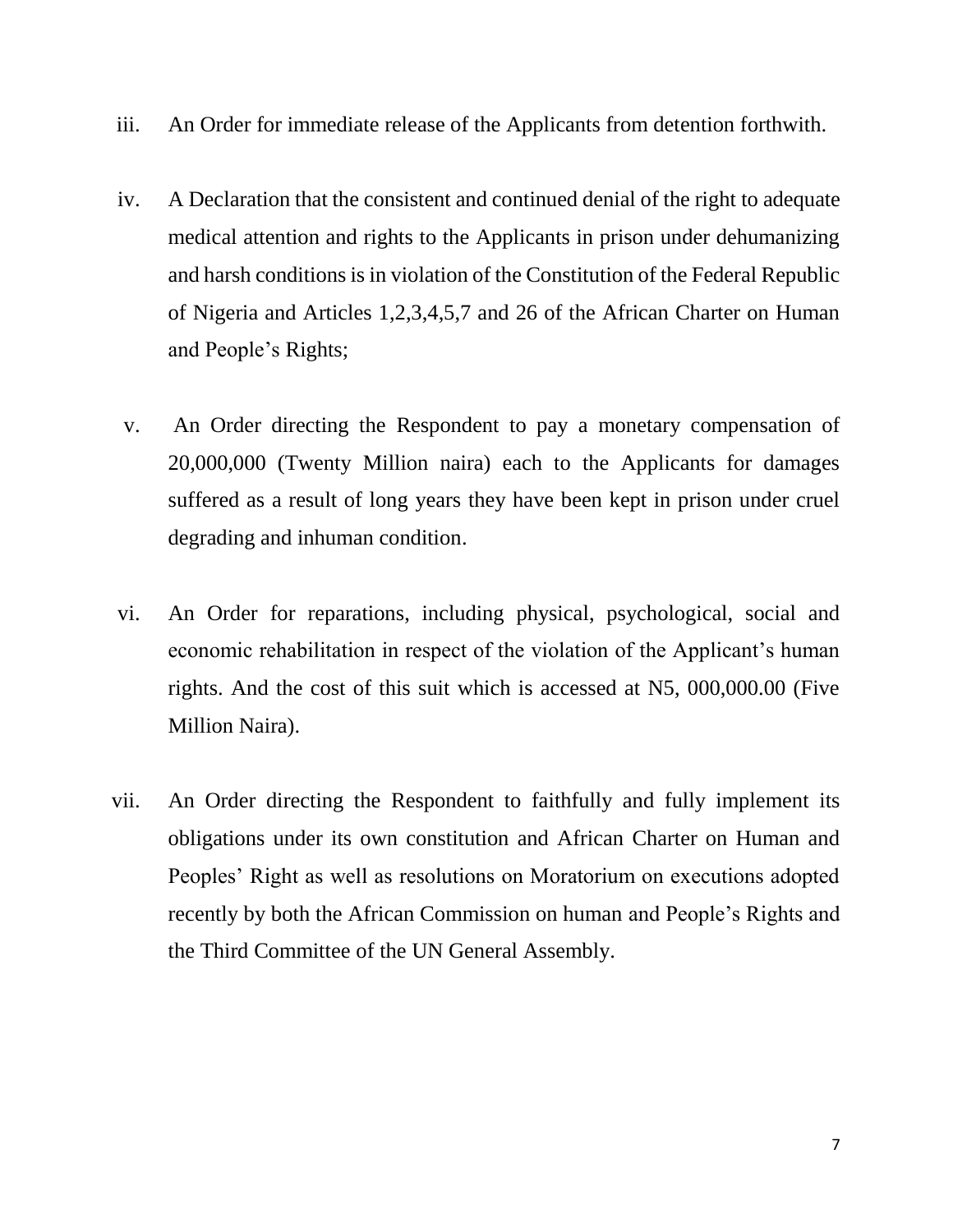#### *VI. RESPONDENT'S CASE*

#### **a) Summary of facts**

- 17.The Respondent denies each and every allegation of facts contained in the Applicants' narration of facts, asserting that they did not violate the Applicants' rights to a fair hearing and that at no point were the Applicants denied their right to file an appeal as alleged.
- 18.The Respondent states that the Applicants were all convicted and sentenced to death upon their trial and conviction for murder by a competent court in Abia State of Nigeria. That the punishment for the offence of murder, if the elements of the offence are proved beyond reasonable doubt by any court in Nigeria is the death sentence.
- 19.The Respondent denies that second to fourth Applicants or any other person on a death row was ever made to undergo torture or any inhuman conditions except for the service of sentence handed down upon them. That none of the Applicants was recommended for amnesty by the Respondent.
- 20.They argue that the court of first instance that tried and convicted the Applicants is not a court of last resort, which means that the Applicants have the right to appeal their conviction at both the Court of Appeal and the Supreme Court if they are dissatisfied by the decision of the trial court that found them guilty and sentenced them to death.
- 21.They also argue that this Court is not an appellate court to local courts of Member States including the Respondent. That the action of the Applicants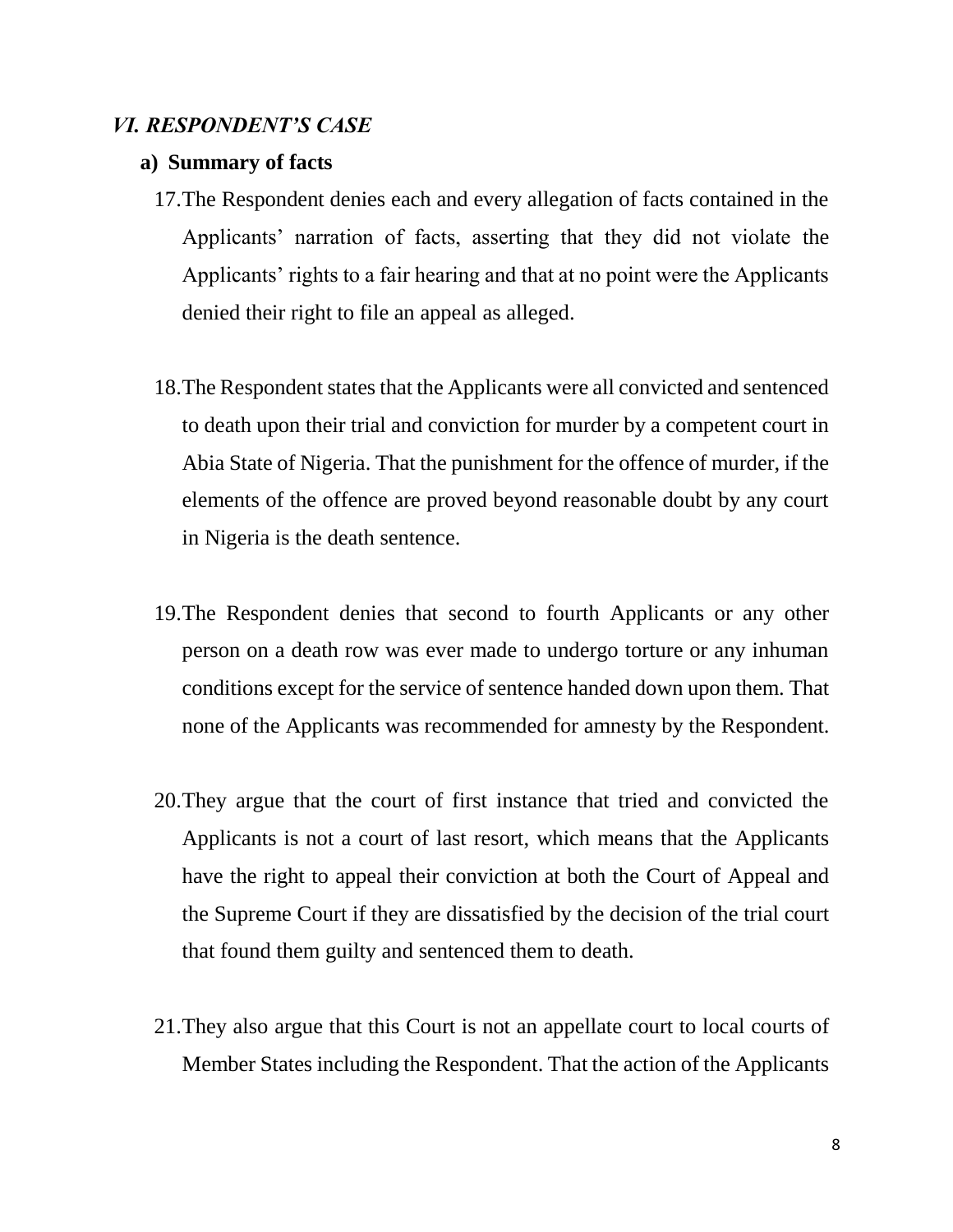seek this Honourable Court to sit on appeal over the decisions of domestic trial court that tried, convicted and sentenced them to death.

- 22.That the Respondent never subjected any of the Applicants to mental, physical torture, extreme inhuman condition, and harsh condition and or any kind of maltreatment in prison. That no condition of any inmates, the Applicants inclusive has ever been made below standard.
- 23.The Respondent further submit that they did not in any way act in violation of the African Charter or any international human rights law and the Applicants have not disclosed any actionable wrong by the Respondent that justifies the granting of the orders sought by the Applicants.
- 24.They also contend that the Applicants' claims for damages are not substantiated by facts to support any assessment of damages in favour of the Applicants against the Respondent and puts the Applicants to the strictest proof thereof.
- 25.In concluding, the Respondent urges the Court to consider their argument and consequently dismiss the Applicants' suit for being baseless and lacking in merit.

#### **b) Pleas in law**

26.The Respondent relies on the following laws:

- i. Section 240 of the Constitution of the Federal Republic of Nigeria;
- ii. Article 27 of the African Charter.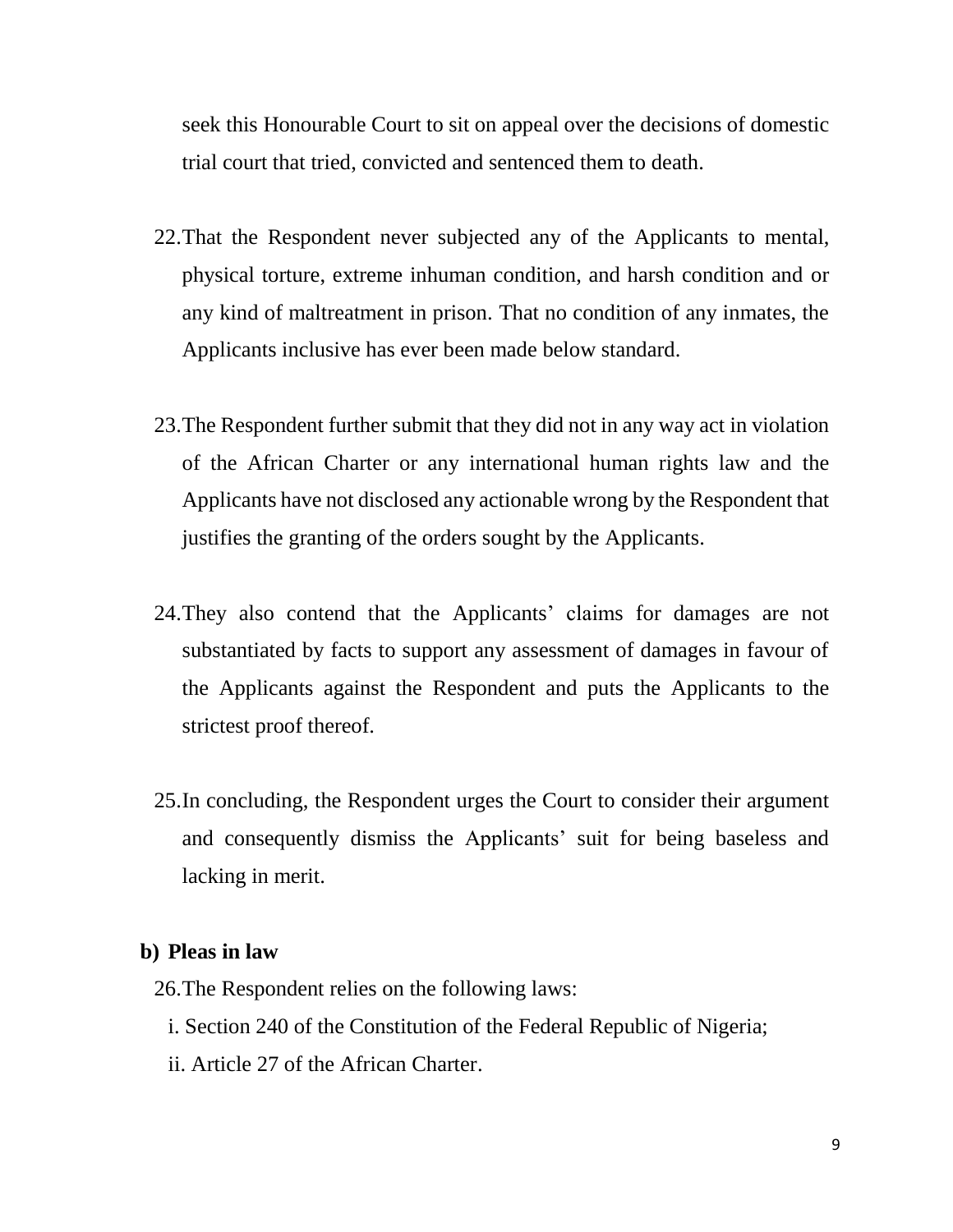#### **c) Reliefs sought**

27.The Respondent respectfully urges the Court to consider their argument in opposition to the Applicants' Application and consequently dismiss this suit for lacking in merit.

## *VII. JURISDICTION*

28.This Application is founded on the alleged violation of the right to freedom from torture, cruel, inhuman and degrading treatment and right to a fair hearing guaranteed by Articles 5 and 7 of the African Charter respectively. In accordance with Article 9(4) of the Protocol A/P1/7/91 on the Community Court of Justice (Protocol), which provides, *"The Court has jurisdiction to determine cases of violation of human rights that occur in any Member State"* the Court holds that, the Application being premised on the alleged violation of human rights, it has jurisdiction to adjudicate on the Application.

## *VIII. ADMISSIBILITY*

- 29.The admissibility of applications in this Court is provided for in Article 10(d) (i) and (ii) of the Supplementary Protocol 2005: *"Access to the Court is open to…d) individuals on application for relief for violation of their human rights; the submission of application for which shall: i) not be anonymous; nor ii) be made whilst the same matter has been instituted before another International Court for adjudication.*"
- 30.The Court holds that the Application is in compliance with Article 10 (d) (i) and (ii) of the Protocol, having found that it is neither anonymous nor made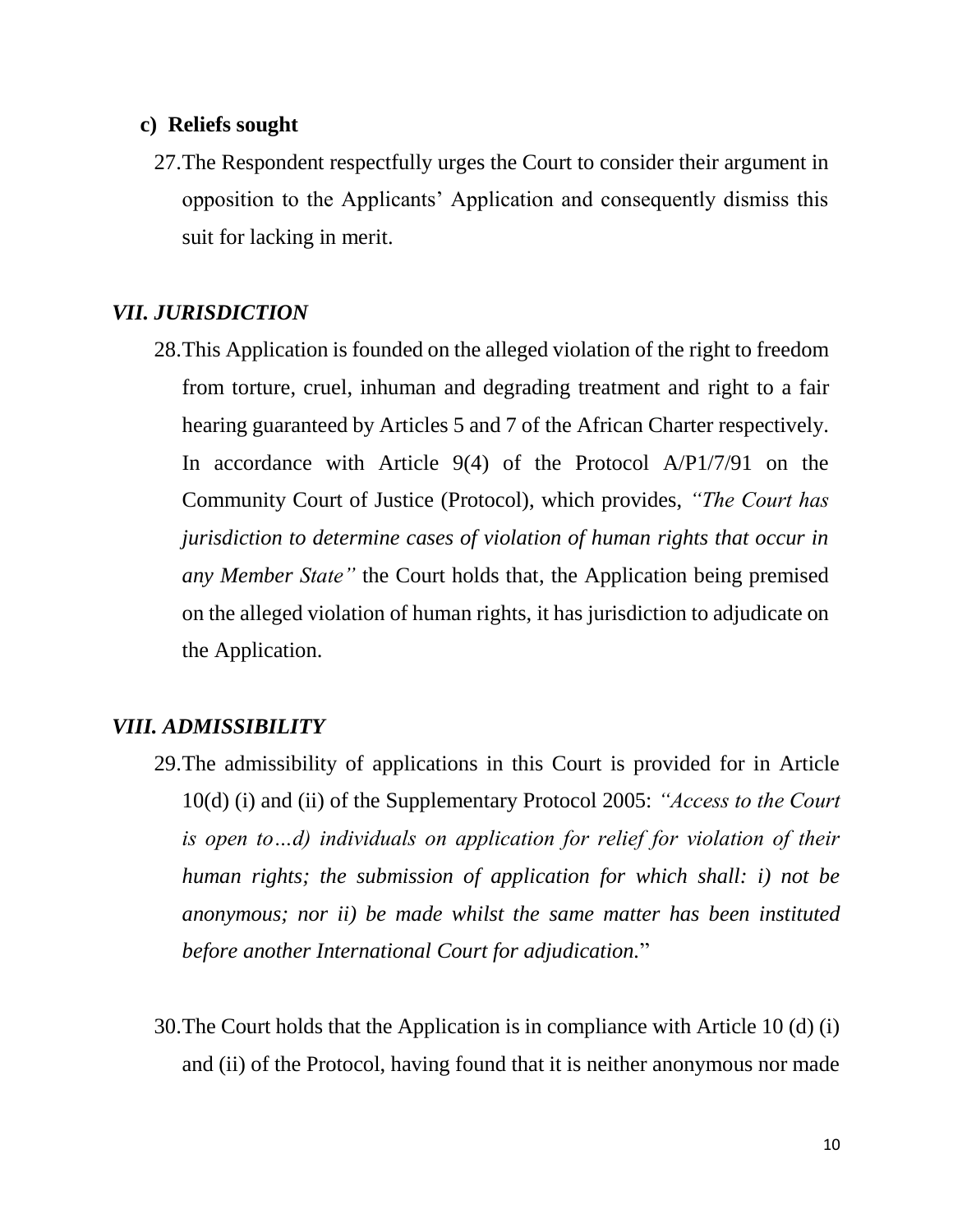whilst the same matter has been instituted before another international court for adjudication.

- 31.It is imperative to state at this point that while Article 10(d) (i) and (ii) are statutory provisions enshrined in the Protocol for the determination of the admissibility of an application therein, they are not exhaustive as certain facts of the Application may present a need for further examination of its admissibility outside the enshrined provision. One of such requirements relates to the authorization or mandate to act in a representative action lack of which renders the Application inadmissible.
- 32.Thus while the Application has been declared to be in compliance with the provision of Article 10(d) (i) and (ii) of the Supplementary Protocol, it is still necessary to determine the competence of the Application as it concerns authorization or mandate to act.
- 33.The cardinal rule on access to the Court is that only direct victims of human rights violations can access the Court for relief for the violation of their human rights. See Article 10(d) (i) and (ii) of the Supplementary Protocol 2005: *"Access to the Court is open to…d) individuals on application for relief for violation of their human rights..."* In essence, direct victims alleging violation of their rights with interest that is direct, personal and certain are the only parties inherently qualified to seek remedy for such violation which ordinarily cannot be transferable to another individual or organisations. ODAFE OSERADA V. ECOWAS COUNCIL OF MINISTERS, ECOWAS PARLIAMENT & ECOWAS COMMISSION, ECW/CCJ/JUD/01/08 @ 27.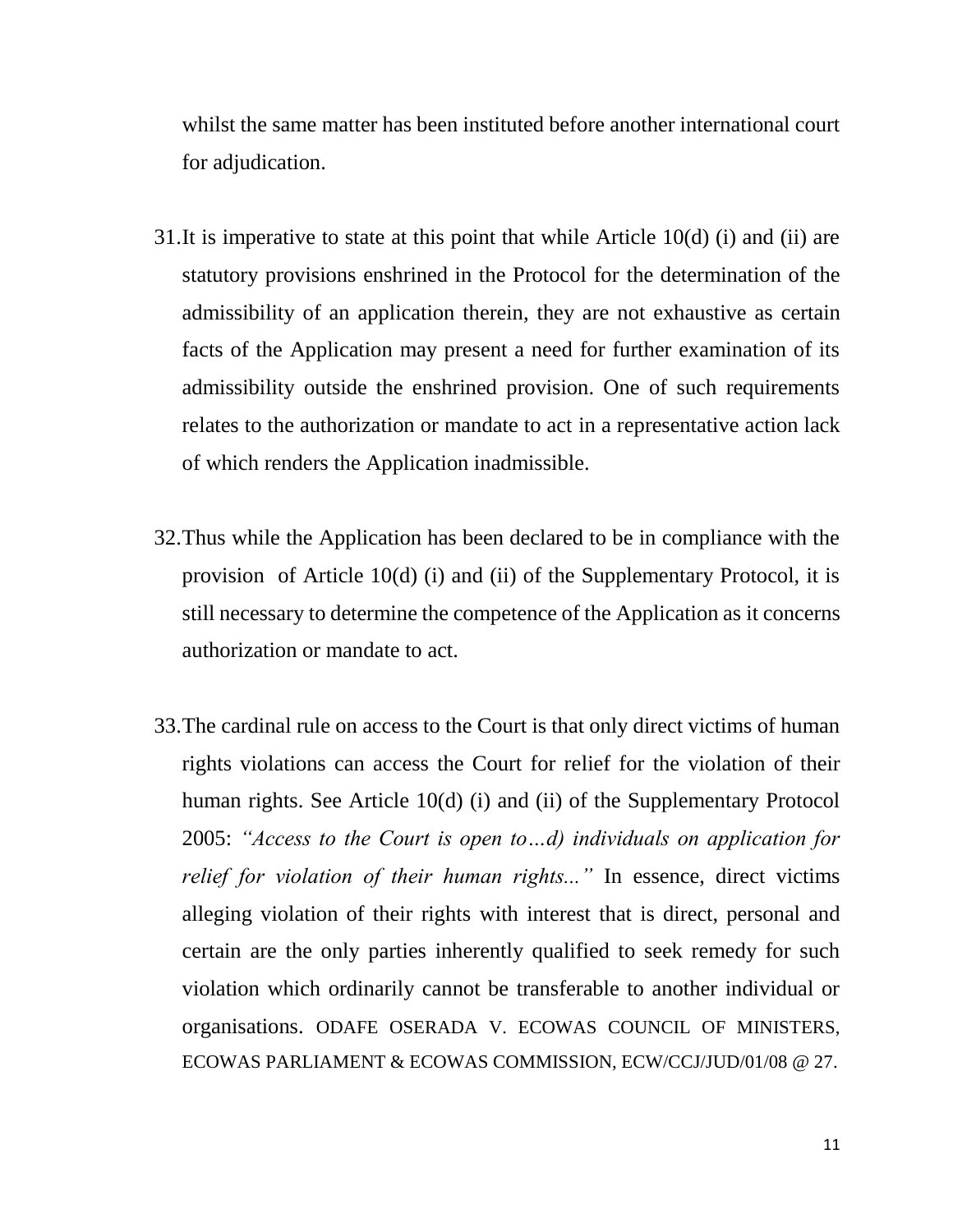- 34.It follows from the above that since the direct victim is the one personally affected, the requirement for mandate to act is obviously of no essence in an application under this circumstance.
- 35. While the direct victim is the party that is inherently qualified to bring action for the violation of his/her human rights, the door is however not shut against victims who are not able for recognised reasons to act for themselves as a representative action is admissible.
- 36.This waiver is premised on the fact that the Court recognises that Human rights are human centered, and the admissibility of an application is linked among other criteria to the status of the victim. This condition necessarily entails the applicant, acting on personal grounds as a result of a legally protected injured interest, or in a representative capacity. NOSA EHANIRE OSAGHAE & 3 ORS V. REPUBLIC OF NIGERIA ECW/CCJ/JUD/03/17 PAGE 18.
- 37. While it is established that an action can be maintained in a representative capacity by a party that is not a direct victim, an authorization or mandate to act is mandatory. In this wise the Court has held that in a representative action on behalf of a group that "*The proof of authorization in the case of natural persons acting on behalf of a group cannot be dispensed with......for the Plaintiffs to access the court for and on behalf of the people of Niger Delta, they need the mandate upon which they act and when questioned must establish consent of the people or a justification for acting without such consent."* NOSA EHANIRE & 3 ORS V. FEDERAL REPUBLIC OF NIGERIA, (2017) CCJELR.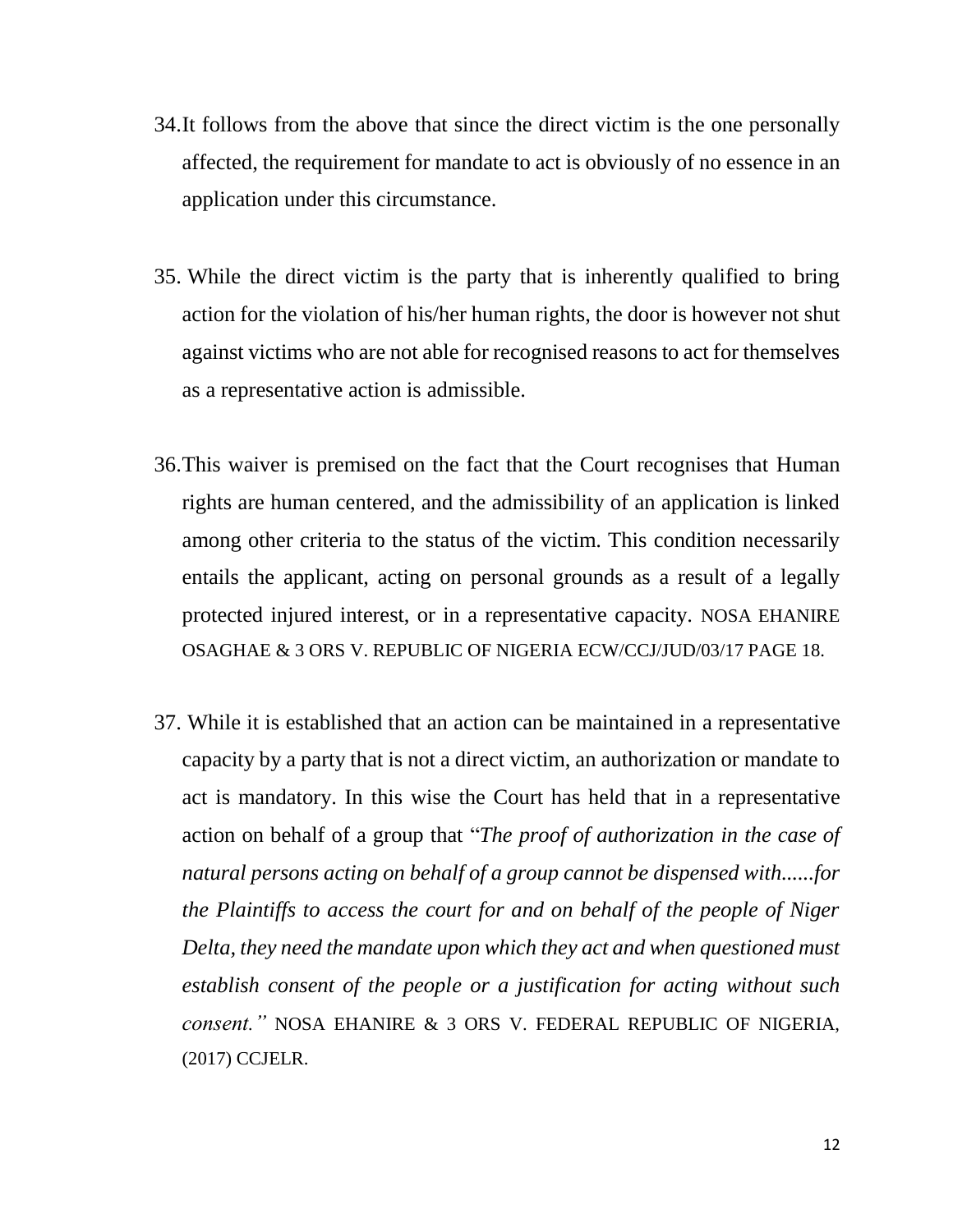- 38.Whilst the issue of mandate cannot be dispensed with in a representative capacity, an exception is made where due to irreversible incapacitation or death as a result of the violation, the closest family members can do so, while assuming the status of indirect victims. In other words, *"When it becomes impossible for him whose right is violated to insist on that right or to seek redress, either because he is deceased or prevented in one way or the other from doing so, it is perfectly normal that the right to bring his case before the law courts should fall on other persons close to him..."* STELLA IFEOMA NNALUE & 20 ORS V FEDERAL REPUBLIC OF NIGERIA (2015) CCJELR, PAGE 463. See also VELASQUEZ RODRIGUEZ V HONDURAS, Judgment of 29 July 1988 of the Inter-American Court of Human Rights. AND THE REGISTERED TRUSTEES OF THE SOCIO-ECONOMIC RIGHTS & ACCOUNTABILITY PROJECT (SERAP) V. FEDERAL REPUBLIC OF NIGERIA, ECW/CCJ/APP/09/11 & ECW/CCJ/RUL/03/14.
- 39.It is obvious that a mandate in respect of a representative action arising from the death of the direct victim is not only impracticable but impossible. Therefore such authorization is waived but the close family members who represent the victim must establish the alleged relationship.
- 40.Other than situations occasioned by death, the Court also recognises the possibility of a representative action in a public interest litigation which emanated from the doctrine of *actio popularis*. This doctrine was developed under Roman law in order to allow any citizen to challenge a breach of a public right in Court. It was also a way of ensuring that the restrictive approach to the issue of standing would not prevent public spirited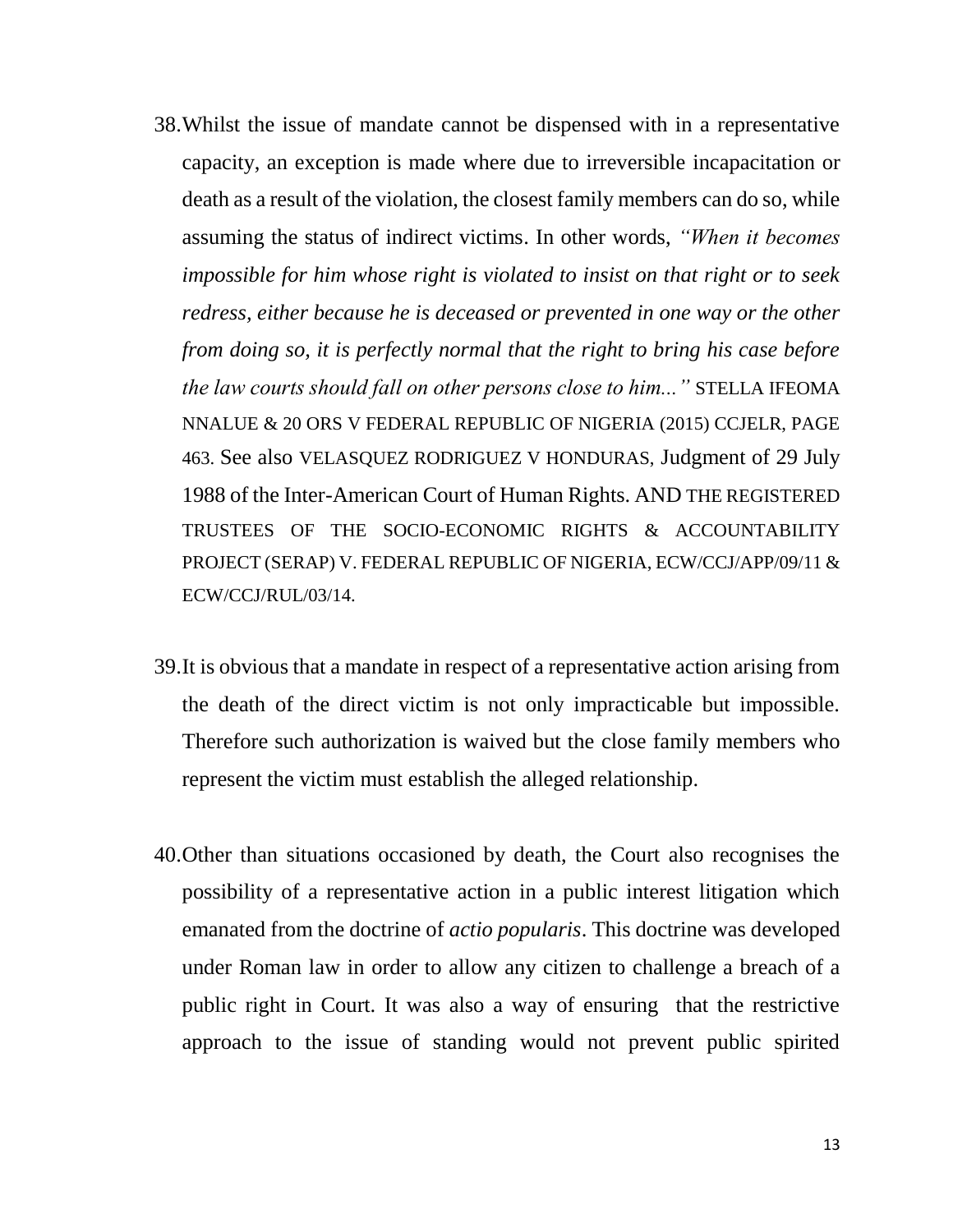individuals from challenging a breach of a public right in Court. See the case of SERAP V. FRN (2010) CCJELR, PG. 196, PARAGRAPH 32, & 34.

- 41. The Court under this situation will allow NGOs, volunteers like Lawyers, Citizen Petitioners to institute actions on behalf of group of victims usually from a community or class of people based on common public interest to claim for the violation of their human rights. This is premised on the ground that this group may not have the knowledge and the financial capacity to maintain legal action of such magnitude which affects the general public interest.
- 42.While NGOs and other public spirited persons can legitimately act on behalf of direct victims, the requirement for mandate to act has also been waived in their favour. While speaking to the requirement of mandate in public interest litigation, the Court held as follows; *"......However, exceptions to this rule exist. These include but not limited to cases of collective interest (usually referred to as public interest litigations) and the non-victims receiving authority to act on behalf of the victims or their close relations*..." THE INCORPORATED TRUSTEES OF FISCAL AND CIVIC RIGHT ENLIGHTENMENT FOUNDATION V. FRN (2016) ECW/CCJ/JUD18/16 & 2 ORS.
- 43.The Court equally cited the above referred decision in making a finding in a preliminary objection raised for lack of mandate in below referenced case, and held that the first Applicant being an NGO and acting in public interest, needs no authorization and possess the *locus standi* to approach this Court in a representative capacity. REV FR SOLOMON MFA & ORS VS NIGERIA JUDGMENT NO: ECW/CCJ/JUD/06/19 PARAGRAPH 60.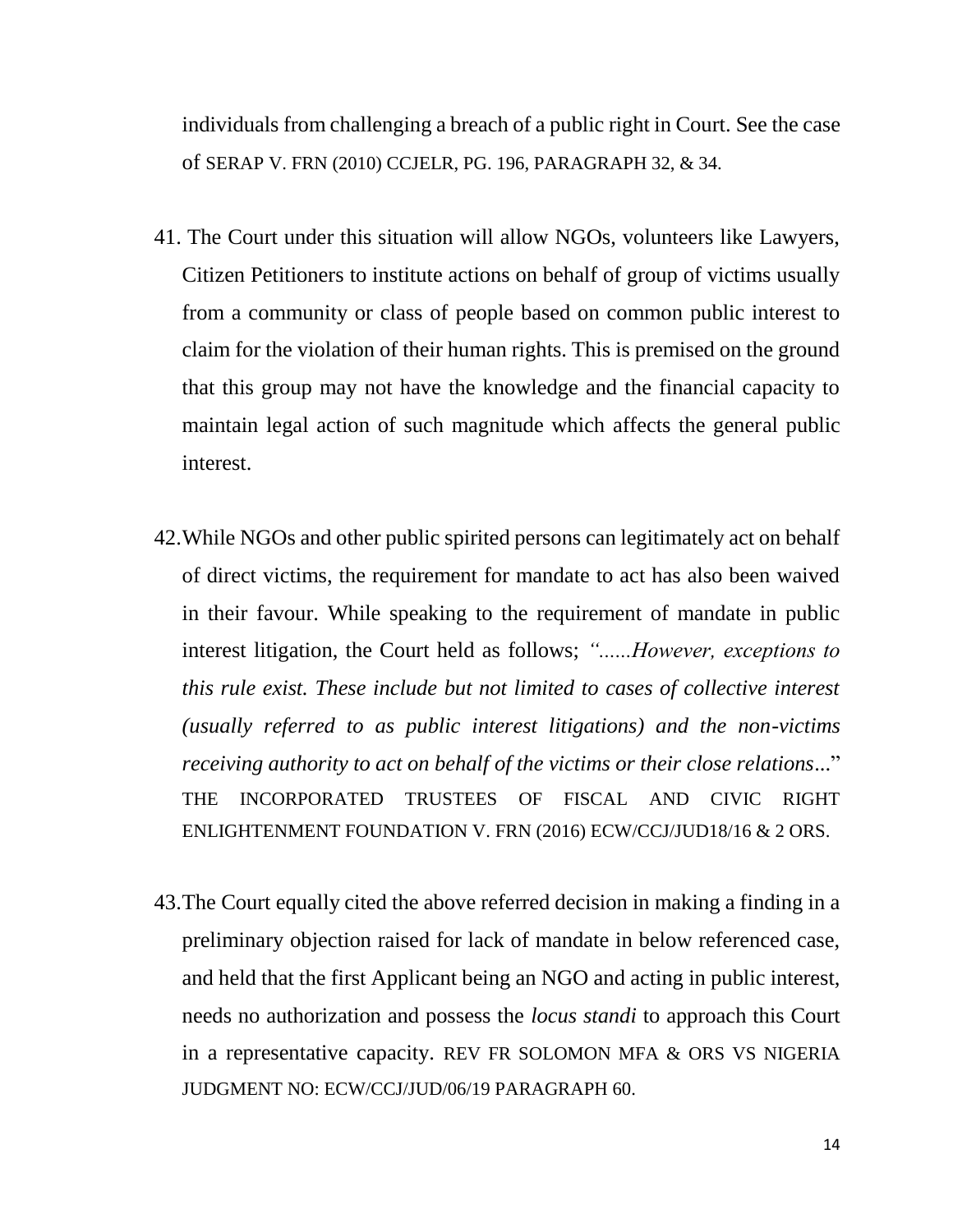- 44.It must be emphasized that the fundamentals of a waiver of mandate to act in a representative action by an NGO is the premised on the fact that same is instituted for public interest. In other words the overriding interest of the NGO must be the welfare of the general public which it seeks to protect. A quest for personal gain by the representing party therefore negates any such action.
- 45.Accordingly, whilst NGOs can sue in a representative capacity for the violation of human rights of others it cannot maintain an action as a victim of Human Rights violation. The Court has reiterated that *"…there is a clear distinction between these two classes of cases, one in which the corporate body sues as the victim and the other in which it sues on behalf of the victim, the victim here being identified as a human being. In the former situation the corporate body has no locus or capacity to sue, but in the latter situation, it has*." THE INCORPORATED TRUSTEES OF THE MIYETTI ALLAH KAUTAL HORE SOCIO-CULTURAL ASSOCIATION V. FEDERAL REPUBLIC OF NIGERIA (2011) ECW/CCJ/RUL/11/12 (2012) CCJELR, PAGE 182, PARAGRAPH 28.
- 46.The summary of the preceding analysis is that a direct victim who has suffered personal and direct loss can bring an action for the violation of his/her human rights obviously without a mandate. On the other hand, an indirect victim who has not suffered directly is equally recognized to bring an action in a representative capacity on behalf of the direct victim. A mandate is waived where as in the case of death of the direct victim it is impossible or impracticable to obtain a mandate but a proof of affiliation to the victim must be established. Similarly, a legally recognized organization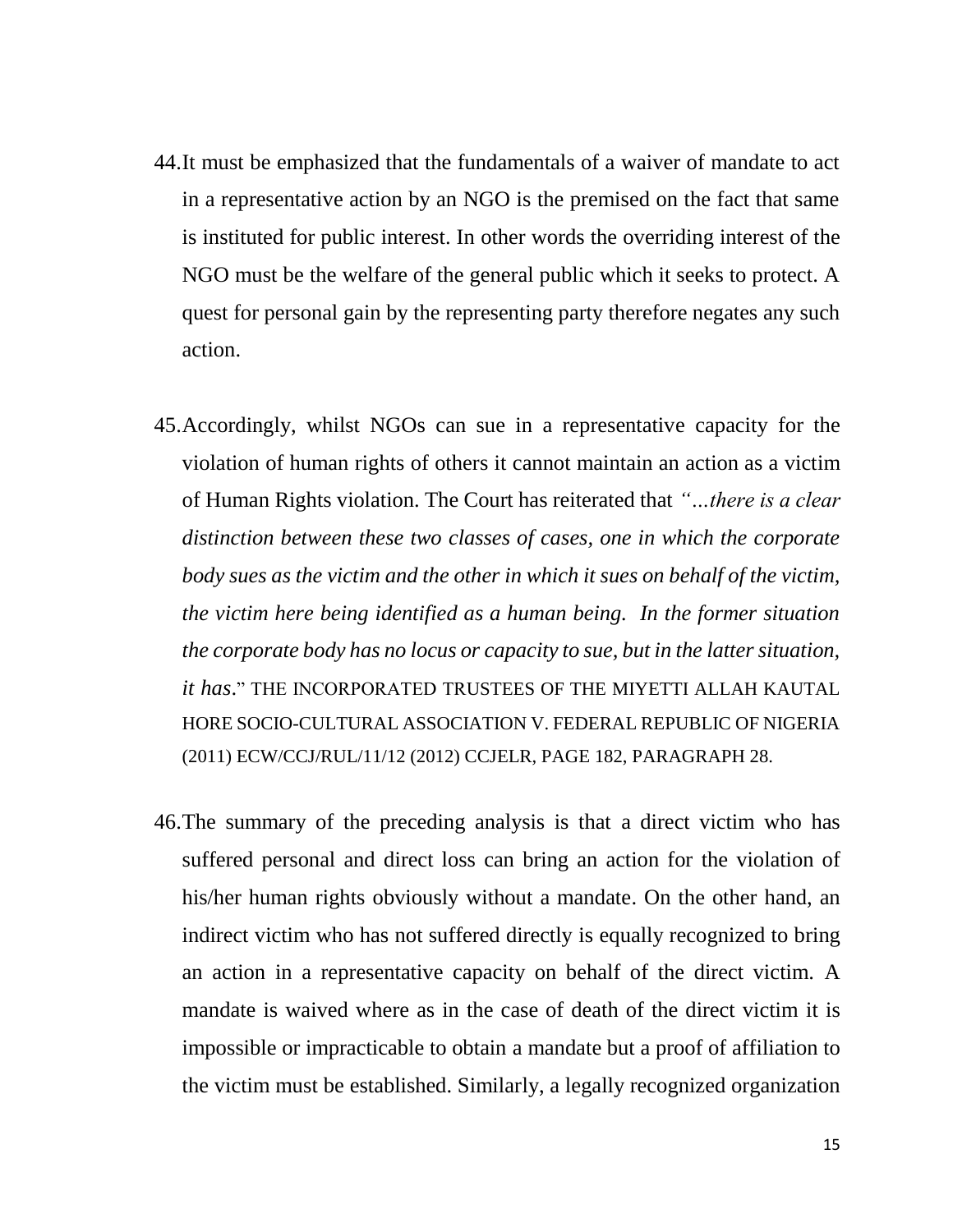such as an NGO bringing an action in representative capacity on behalf of direct victims for public interest need no mandate to act.

- 47.Considering that a mandate to act is pivotal to the admission of an application under this circumstance, it is now appropriate to situate the instant Application within these perimeters to determine whether it is competent with regards to the requirement of mandate to act. This Application was filed by the Incorporated Trustees of Centre for Peace and Conflict Management in Africa and Rethink Africa Foundation on behalf of 3 death row inmates allegedly convicted for murder by the High Court of Abia State in Nigeria and thereafter sentenced to death. They are further alleged to be 50, 54 and 56 years old and have been on death row for at least 15 years.
- 48.The instant Application though brought by an NGO in a representative capacity for 3 individuals, same not being on behalf of deceased victims or in pursuance of public interest, requires a mandate to act. The Court however has no record of any authorization by these alleged inmates to the said NGO.
- 49.The Court at this stage must reaffirm as earlier stated that human rights are victim-centered - NOSA EHANIRE OSAGHAE & 3 ORS V. REPUBLIC OF NIGERIA- Supra. Therefore, victims of human rights violations are the core object of protection of the ECOWAS Court of Justice as well as other similar international human rights Courts. This is achieved by holding Member States accountable to the treaty obligations they signed and providing redress to victims of violations occasioned by them.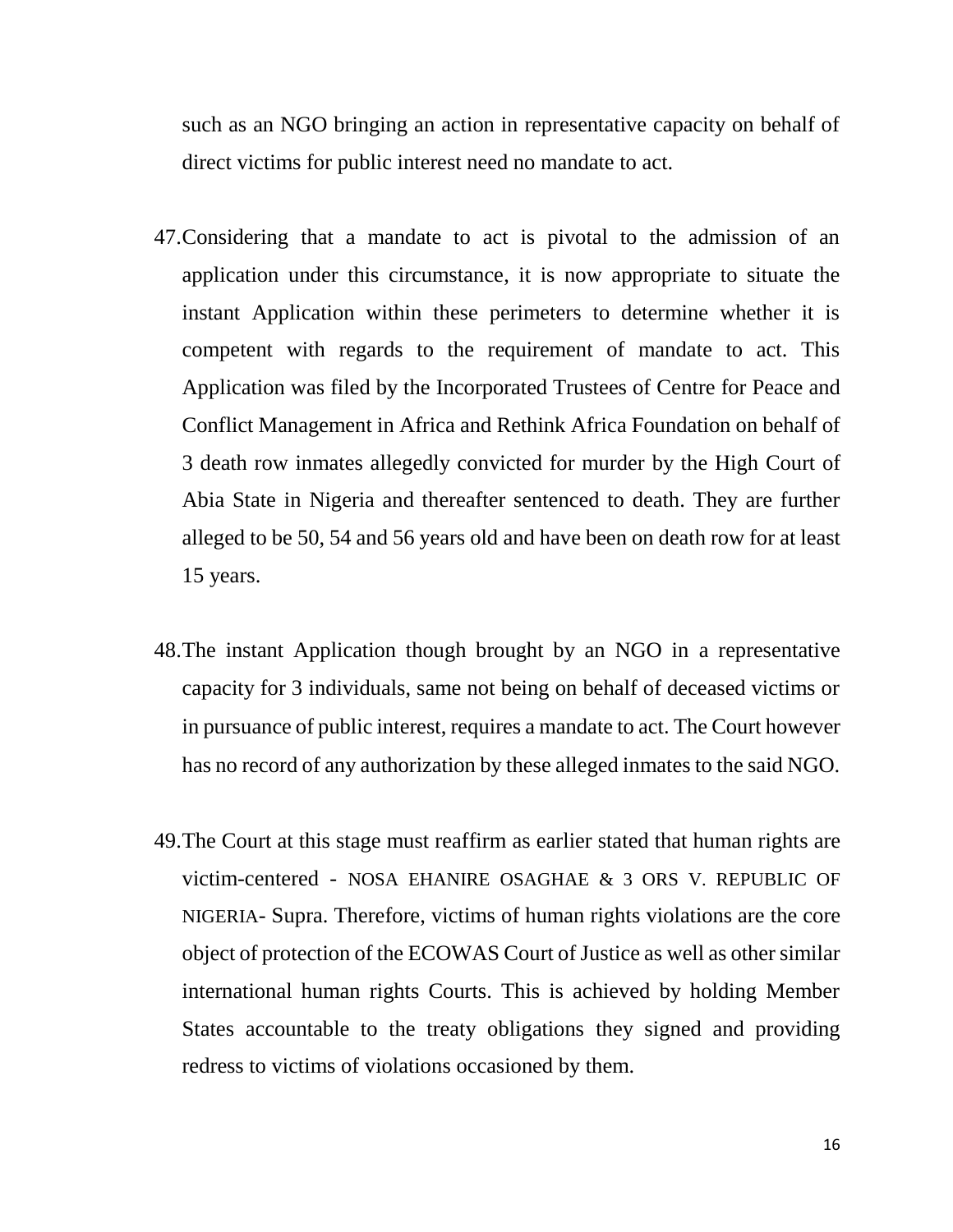- 50. Consequently, in protecting such redress and ensuring that their vulnerability is not exploited, a safeguard is put in place to ensure that individuals or organisations that represent them do so in the best interest of the said victims. Therefore in a representative Application, it is imperative that the Court is convinced that the victims willingly and knowingly delegated to such individuals or organization their inherent rights to seek redress by themselves. Therein lies the import of the requirement for mandate to act and the mischief it seeks to cure.
- 51.As earlier stated, the Court has no record of any mandate from the said inmates, the importance of which as highlighted supra is not only imperative but equally mandatory. Lack of such mandate in the instant case is therefore grave as it renders the Application incompetent. This consequence has been affirmed in a plethora of decisions by the Court as in the case below where in further confirmation of a mandate as a legal document that gives full power to act, it held thus: *"....in the absence of such mandate, the Collectif des Association Contre l'impunite au Togo which claims to represent Mr. AGBETOGNON in the instant procedure cannot validly intervene in the case in such quality. Consequently, there is need to declare the Application as inadmissible".* COLLECTIF DES ASSOCIATION CONTRE L'IMPUNITE AU TOGO VS TOGO ECW/CCJ/JUD/12/18 PARAGRAPH 12&13. See also MME AZIABLEVI YOVO & 31 ORS V TOGO TELECOM & REPUBLIC OF TOGO ECW/CCJ/JUD/04/12, PARAGRAPH 38.
- 52.In view of the above analysis, the Application filed by Incorporated Trustees of Centre for Peace and Conflict Management in Africa and Rethink Africa Foundation on behalf of the 3 named inmates without a mandate from them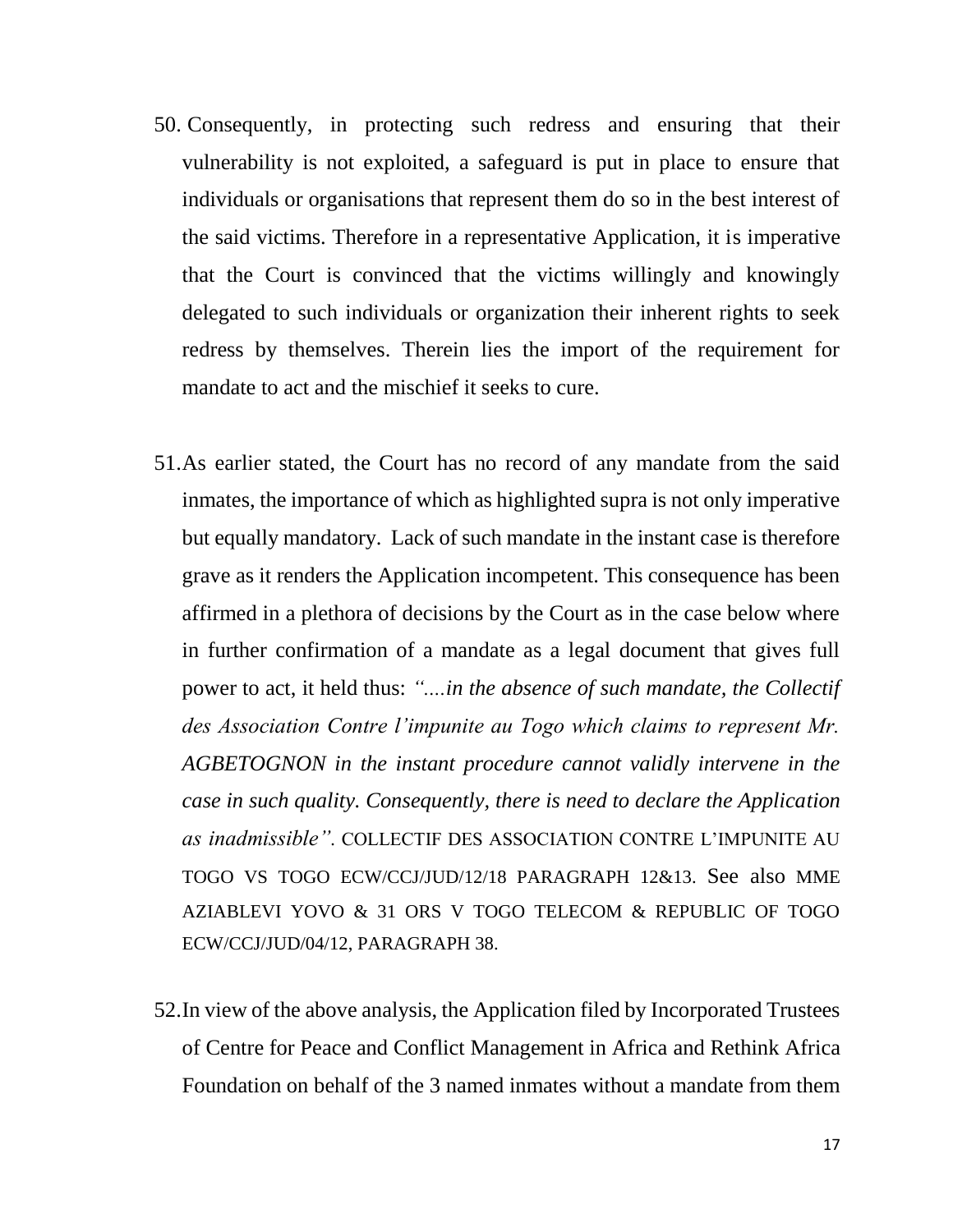is declared incompetent. Indeed the bottom has fallen out of the entire Application and it can hold no water. The Court therefore holds that the Application is inadmissible and is consequently dismissed in its entirely.

# *IX. COSTS*

- 53.Article 66 (1) of the Rules provides, *"A decision as to costs shall be given in the final judgment or in the order, which closes the proceedings."*
- 54.In line with Article 66(4) of the Rules which provides that "*Where each party succeeds on some and fails on other heads, or where the circumstances are exceptional; the Court may order that the costs be shared or that the parties bear their own costs",* the Court holds that each Party shall bear their own costs.

#### *X. OPERATIVE CLAUSE*

For the reasons stated above, the Court sitting in public after hearing both parties:

#### **As to jurisdiction:**

i. **Declares** that it has jurisdiction to hear the Application;

#### **As to admissibility:**

- ii. **Declares** that the Application is inadmissible;
- **iii. Dismisses** the Application in tis entirely;

#### **As to costs**

**iv. Orders** each Party to bear their own costs.